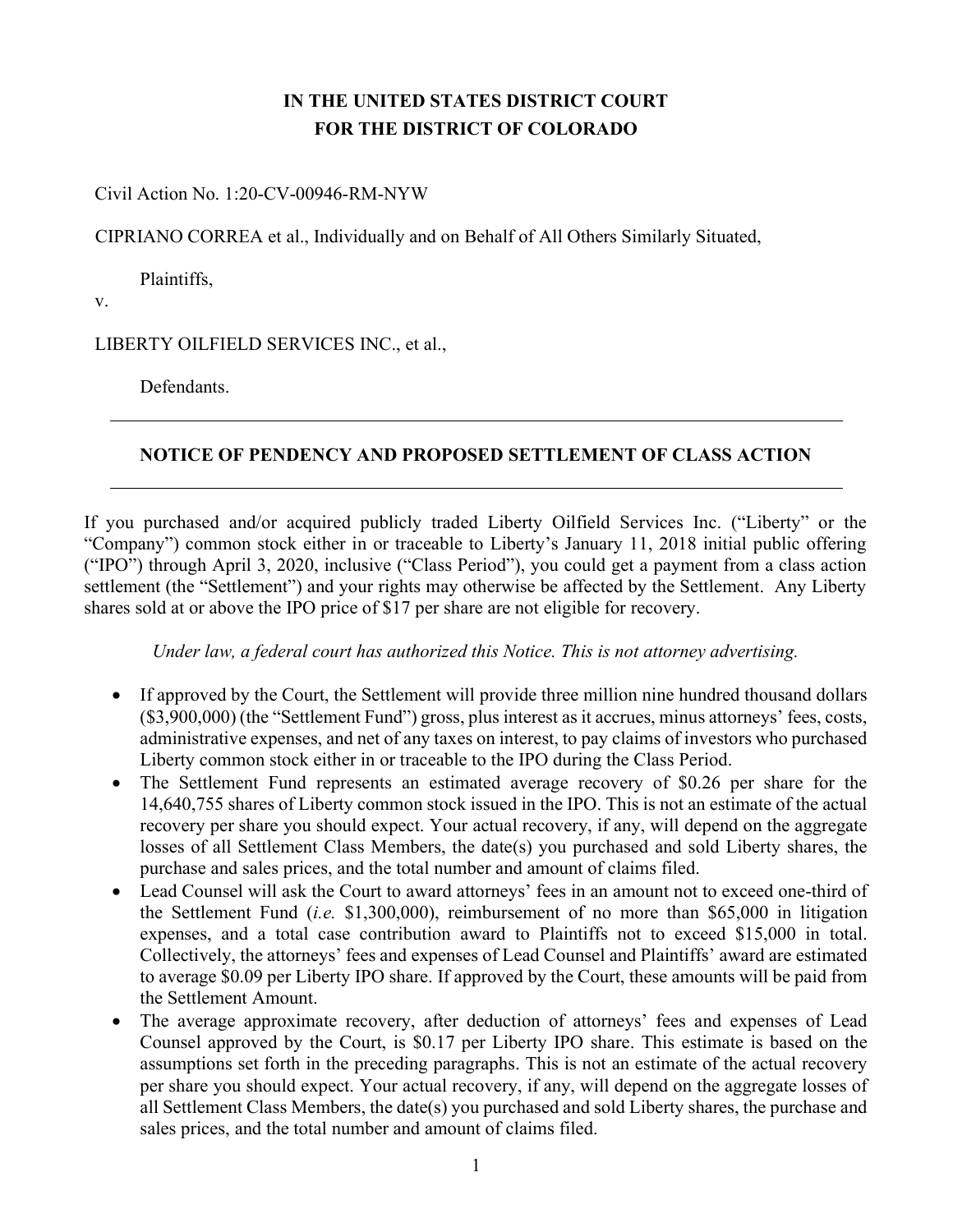- The Settlement resolves the pending class action against Liberty, Christopher A. Wright, Michael Stock, Cary D. Steinbeck, William F. Kimble, Peter A. Dea, N. John Lancaster, Jr., Brett Staffieri, Ken Babcock, Jesal Shah, R/C Energy IV Direct Partnership, L.P., R/C IV Liberty Holdings, L.P., Morgan Stanley & Co. LLC, Goldman Sachs & Co. LLC, Wells Fargo Securities, LLC, Citigroup Global Markets Inc., J.P. Morgan Securities LLC, Evercore Group L.L.C., Piper Sandler & Co., Tudor, Pickering, Holt & Co. Securities, LLC, Houlihan Lokey Capital, Inc., Intrepid Partners, LLC, Petrie Partners Securities, LLC, and SunTrust Robinson Humphrey, Inc. (n/k/a Truist Securities, Inc.) (collectively, "Defendants"), which alleged violations of federal securities laws with respect to alleged misrepresentations and omissions of material fact in offering documents issued in connection with Liberty's IPO (the "Action"). Defendants have denied and continue to deny each, any and all allegations of wrongdoing, fault, liability or damage whatsoever asserted by Plaintiffs. Defendants have also denied, among other things, the allegations that Plaintiffs or the Settlement Class have suffered damages or that Plaintiffs or the Settlement Class were harmed by the conduct alleged in the Action. Defendants continue to believe the claims asserted against them in the Action are without merit.
- Your legal rights will be affected whether you act or do not act. If you do not act, you may permanently forfeit your right to recover on this claim. Therefore, you should read this Notice carefully.

| YOUR LEGAL RIGHTS AND OPTIONS IN THIS SETTLEMENT |                                                                                                                                                                                                                                                                                                                                             |  |
|--------------------------------------------------|---------------------------------------------------------------------------------------------------------------------------------------------------------------------------------------------------------------------------------------------------------------------------------------------------------------------------------------------|--|
| <b>Submit a Claim Form</b>                       | Fill out the attached Proof of Claim and Release Form and submit it<br>no later than September 16, 2022. This is the only way to get a<br>payment.                                                                                                                                                                                          |  |
| <b>Exclude Yourself</b><br>from the Class        | Submit a request for exclusion no later than September 16, 2022.<br>This is the only way you can ever be part of any other lawsuit against<br>the Defendants or the other Released Parties relating to the legal<br>claims in this case. If you exclude yourself, you will receive no<br>payment and cannot object or speak at the hearing. |  |
| Object                                           | Write to the Court no later than September 16, 2022 about why you<br>do not like the Settlement. You can still submit a Proof of Claim and<br>Release Form. If the Court approves the Settlement, you will be<br>bound by it.                                                                                                               |  |
| Go to the Hearing                                | Ask to speak in Court about the fairness of the Settlement at the<br>hearing on October 7, 2022. You can still submit a Proof of Claim<br>and Release. If the Court approves the Settlement, you will be bound<br>by it.                                                                                                                    |  |
| Do Nothing                                       | Get no payment AND give up your right to bring your own<br>individual action relating to the claims asserted in the Action.                                                                                                                                                                                                                 |  |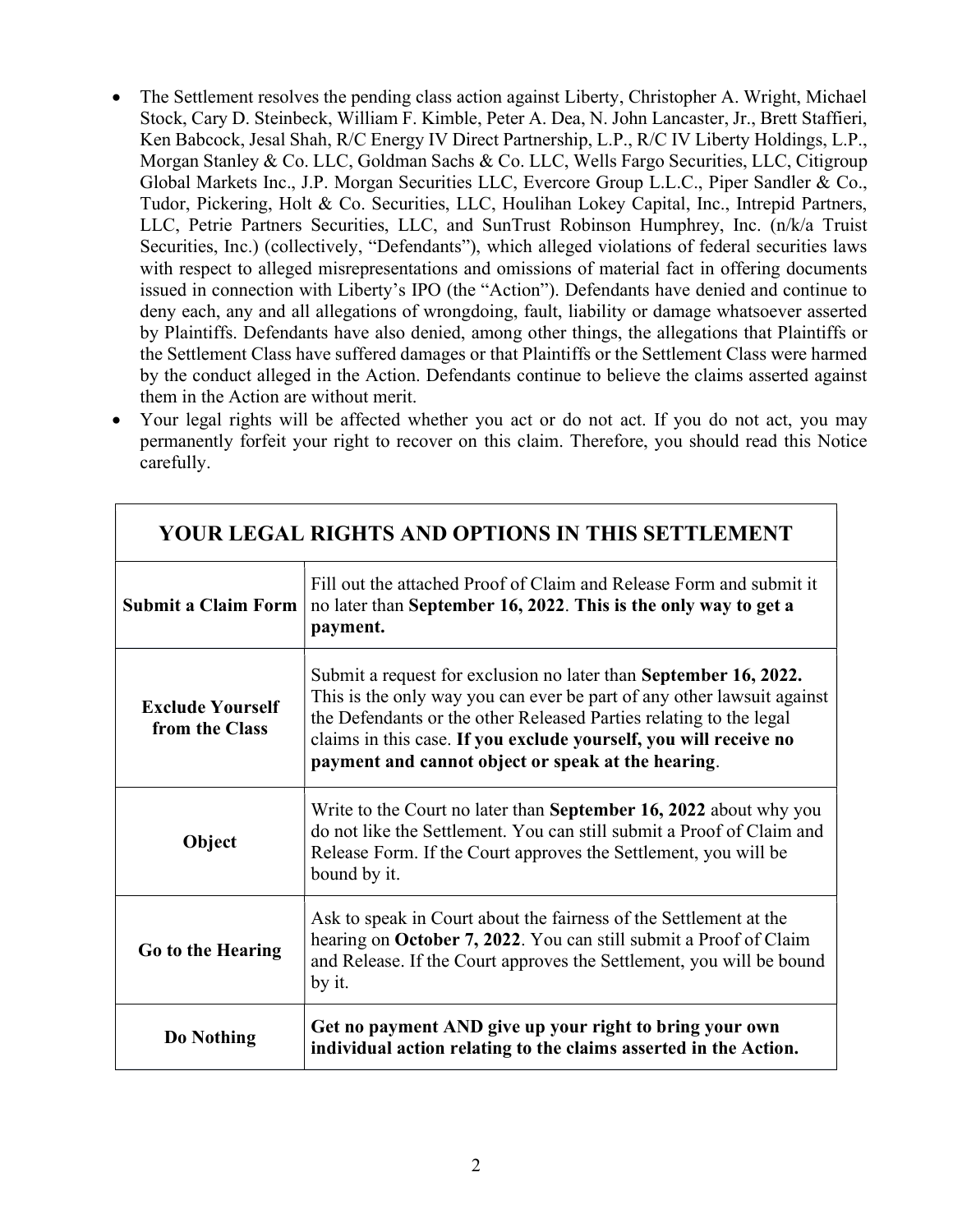## INQUIRIES

Please do not contact the Court regarding this Notice. All inquiries concerning this Notice, the Proof of Claim and Release Form, or the Settlement should be directed to:

or

Liberty Oilfield Services Inc. Securities Litigation c/o Strategic Claims Services P.O. Box 230 600 N. Jackson St., Ste. 205 Media, PA 19063 Tel.: (866) 274-4004 Fax: (610) 565-7985 info@strategicclaims.net

Laurence Rosen THE ROSEN LAW FIRM, P.A. 275 Madison Ave, 40th Floor New York, NY 10016 Tel: (212) 686-1060 Fax: (212) 202-3827 info@rosenlegal.com

# DEFINITIONS

All capitalized terms not otherwise defined herein shall have the same meanings as set forth in the Stipulation of Settlement, dated May 9, 2022 (the "Settlement Stipulation").<sup>1</sup>

# COMMON QUESTIONS AND ANSWERS CONCERNING THE SETTLEMENT

# 1. Why did I get this Notice?

You or someone in your family may have purchased Liberty common stock either in or traceable to Liberty's IPO through April 3, 2020, inclusive.

# 2. What is this lawsuit about?

The case is known as Correa, et al., v. Liberty Oilfield Services Inc., et al., 1:20-CV-00946-RM-NYW (the "Action"). The Court in charge of the case is the United States District Court for the District of Colorado.

The Action involves allegations that Defendants violated certain federal securities laws by making alleged misrepresentations and omissions of material fact in the offering documents issued in connection with Liberty's IPO. The complaint alleges, among other things, that Liberty's Registration Statement failed to disclose the existence of oversupply in the fracking industry at the time of the IPO, and falsely stated that Liberty was experiencing pricing increases. Defendants have denied and continue to deny each, any and all allegations of wrongdoing, fault, liability or damage whatsoever asserted by Plaintiffs. The Settlement shall in no event be construed as, or deemed to be evidence of, liability, fault, wrongdoing, injury or damages, or of any wrongful conduct, acts or omissions on the part of any of the Released Parties, or of any infirmity of any defense, or of any damages to Plaintiffs or any other Settlement Class Member.

## 3. Why is this a class action?

In a class action, one or more persons and/or entities, called plaintiffs, sue on behalf of all persons and/or entities who have similar claims. All of these persons and/or entities are referred to collectively as a class, and these individual persons and/or entities are known as class members. One court resolves all of the issues for all class members, except for those class members who exclude themselves from the class.

<sup>&</sup>lt;sup>1</sup> The Settlement Stipulation is available at www.strategicclaims.net/LibertyOilfield/.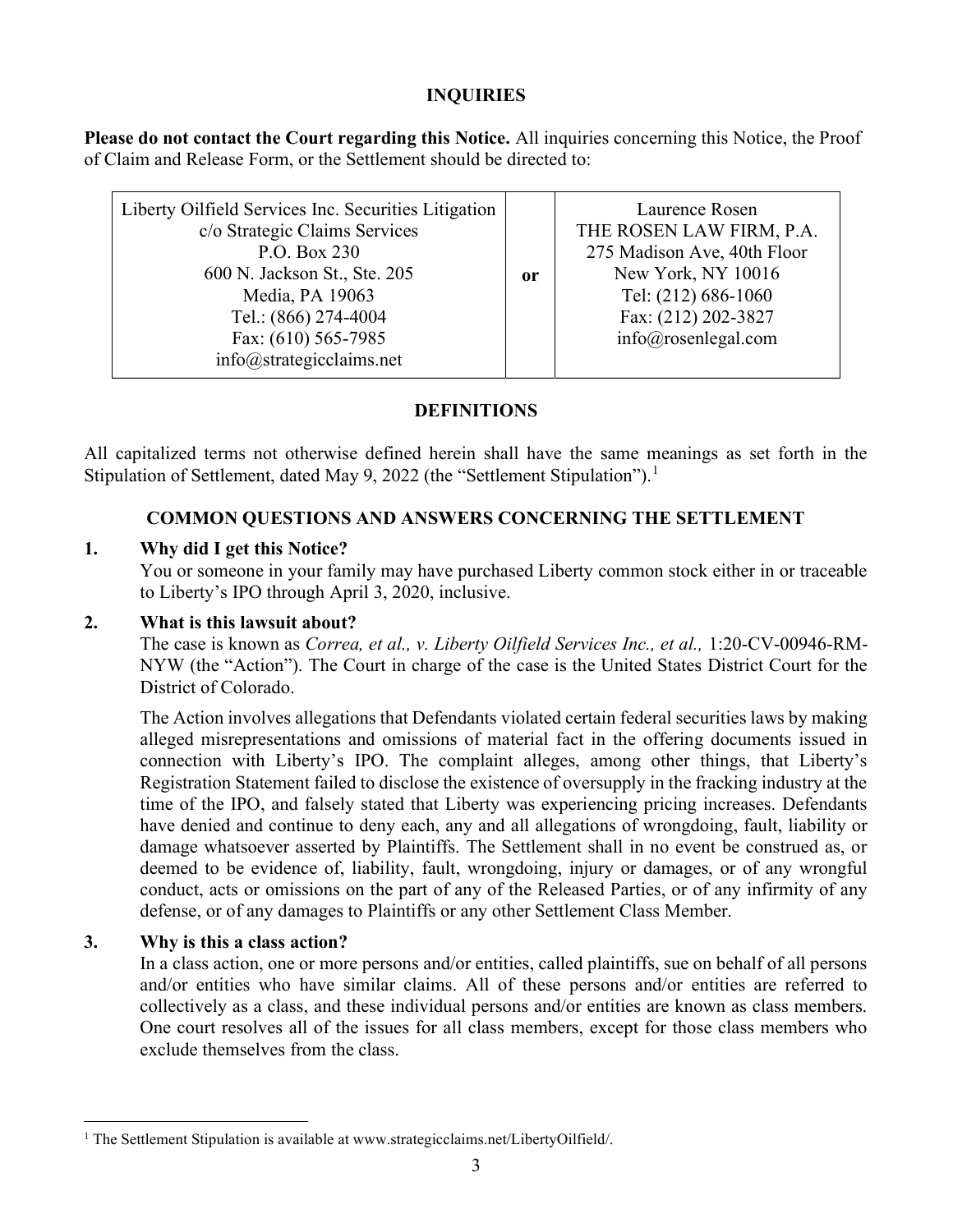## 4. Why is there a Settlement?

Plaintiffs and Defendants do not agree regarding the merits of Plaintiffs' allegations or the average amount of damages per share, if any, that would be recoverable if Plaintiffs were to prevail at trial on each claim. Plaintiffs and Defendants disagree regarding whether the alleged misrepresentations were materially false or misleading or otherwise actionable under the federal securities laws, the availability of certain defenses to Defendants, and the amount of alleged damages, if any, that could be recovered at trial.

This matter has not gone to trial, and the Court has not decided in favor of either Plaintiffs or Defendants. Instead, Plaintiffs and Defendants have agreed to settle the case. Plaintiffs and Lead Counsel believe the Settlement is best for all Settlement Class Members because of the risks associated with continued litigation and the nature of the defenses raised by Defendants. Among the reasons that Plaintiffs and Lead Counsel believe the Settlement is fair is the fact that there is uncertainty about whether they will be able to show that Defendants made materially false statements or omitted to disclose material facts, that the alleged misstatements and omissions actually caused the Settlement Class any damages and the amount of damages, if any.

### 5. How do I know if I am part of the Settlement?

The Settlement Class consists of all Persons and entities who purchased or otherwise acquired publicly traded Liberty common stock either in or traceable to Liberty's IPO through April 3, 2020, inclusive, subject to the exclusions in Question 6 below.

### 6. Are there exceptions to being included?

Yes. Excluded from the Settlement Class are: (i) Persons who suffered no compensable losses, (ii) Defendants; (iii) members of the immediate family of any Individual Defendant; (iv) any person who was an officer or director of Liberty or the Riverstone Defendants during the Class Period; (v) any entity in which any such excluded party has a direct or indirect majority ownership interest; (vi) the legal representatives, heirs, successors-in-interest or assigns of any such excluded persons or entities; and (vii) Persons who submit valid and timely requests for exclusion from the Settlement Class in the form and manner in the Preliminary Approval Order. You may choose to be excluded from the Settlement Class by filing a valid and timely request for exclusion as described below in the response to Question 11. The Settlement Class shall not exclude any investment company, or pooled investment fund or separately managed account (including, but not limited to, mutual fund families, exchange traded funds, funds of funds, private equity funds, real estate funds, hedge funds and employee benefit plans) in which Defendants, or any of them, have, has, or may have a direct or indirect interest, or as to which its affiliates may serve as a fiduciary or act as an investment advisor, general partner, managing member, or in any other similar capacity but in which any Defendant alone or together, with its, his, or her respective affiliates, is not a majority owner or does not hold a majority beneficial interest.

### 7. I am still not sure whether I am included.

If you are still not sure whether you are included in the Settlement Class, you can ask for free help. For more information, you can contact the Claims Administrator, Strategic Claims Services, by phone at  $(866)$  274-4004, by email at info@strategicclaims.net, or by facsimile at  $(610)$  565-7985; visit the website www.strategicclaims.net/LibertyOilfield/; or fill out and return the Proof of Claim and Release Form described in Question 9, to see if you qualify.

### 8. What does the Settlement provide?

### a. What is the Settlement Fund?

The proposed Settlement provides for Defendants and/or their insurers to pay three million nine hundred thousand dollars (\$3,900,000) into a settlement fund (the "Settlement Fund"). The Settlement is subject to Court approval. Also, subject to the Court's approval, a portion of the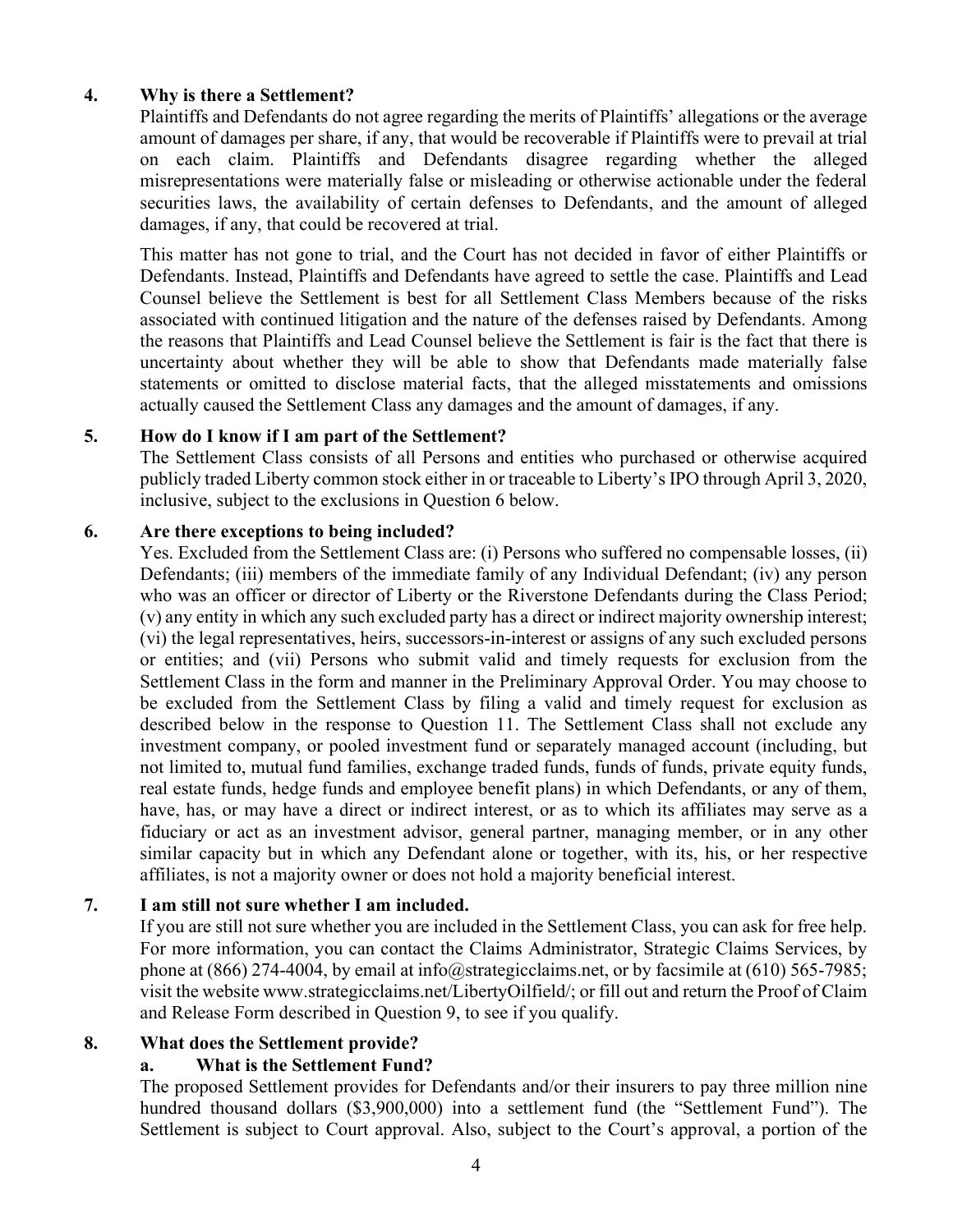Settlement Fund will be used to pay attorneys' fees with interest and reasonable litigation expenses to Lead Counsel, and any award to Plaintiffs. A portion of the Settlement Fund also will be used to pay taxes due on interest earned by the Settlement Fund, if necessary, and the costs of the claims administration, including the costs of printing and mailing and/or emailing notices and the costs of publishing notices. After the foregoing deductions from the Settlement Fund have been made, the amount remaining (the "Net Settlement Fund") will be distributed to Settlement Class Members who submit timely, valid claims, according to the Plan of Allocation to be approved by the Court.

### b. What can you expect to receive under the proposed Settlement?

Your share of the Net Settlement Fund will or may depend on: (i) the number of claims filed by all Settlement Class Members; (ii) the dates you purchased (or otherwise acquired) and sold Liberty common stock; (iii) the prices of your purchases and sales; (iv) the amount of administrative costs, including the costs of notice; and (v) the amount awarded by the Court to Lead Counsel for attorneys' fees, costs, and expenses and award to Plaintiffs. Any Liberty shares sold at or above the IPO price of \$17 per share are not eligible for recovery.

The Net Settlement Fund will be distributed to Settlement Class Members who submit a Proof of Claim and Release Form and whose claims for recovery are allowed by the Claims Administrator pursuant to the terms of the Settlement Stipulation or by order of the Court under the below Plan of Allocation ("Authorized Claimants"), which reflects Plaintiffs' contention that because of the alleged misrepresentations made in the offering documents for Liberty's IPO, the price of Liberty common stock was artificially inflated during the Class Period, and that certain subsequent disclosures caused reductions in the inflated price of Liberty common stock. Defendants have denied and continue to deny these allegations and any and all allegations of wrongdoing, fault, liability or damage whatsoever asserted in the Action.

### PROPOSED PLAN OF ALLOCATION OF THE NET SETTLEMENT FUND

The Plan of Allocation is a matter separate and apart from the proposed Settlement, and any decision by the Court concerning the Plan of Allocation shall not affect the validity or finality of the proposed Settlement. The Court may approve the Plan of Allocation with or without modifications agreed to among the parties, or another plan of allocation, without further notice to Settlement Class Members. Any orders regarding a modification of the Plan of Allocation will be posted to the Claims Administrator's website, www.strategicclaims.net/LibertyOilfield/.

 The Claims Administrator shall determine each Authorized Claimant's share of the Net Settlement Fund based upon each Authorized Claimant's Recognized Loss and when shares were purchased and/or acquired during the Class Period. The Recognized Loss formula, set forth below, is not intended to be an estimate of the amount of what a Settlement Class Member might have been able to recover after a trial, nor is it an estimate of the amount that will be paid to Authorized Claimants pursuant to the Settlement. The Recognized Loss formula and the allocation of the Net Settlement Fund within the Class Period is the basis upon which the Net Settlement Fund will be allocated to the Authorized Claimants. No distribution will be made on a claim where the potential distribution amount is less than ten dollars (\$10.00) in cash.

If any of the Net Settlement Fund remains by reason of uncashed checks, or otherwise, after the Claims Administrator has made reasonable and diligent efforts to have Authorized Claimants who are entitled to participate in the distribution of the Net Settlement Fund cash their distribution checks, then any balance remaining in the Net Settlement Fund six (6) months after the initial distribution of such funds shall be used: (i) first, to pay any amounts mistakenly omitted from the initial distribution to Authorized Claimants; (ii) second, to pay any additional Notice and Administrative Costs incurred in administering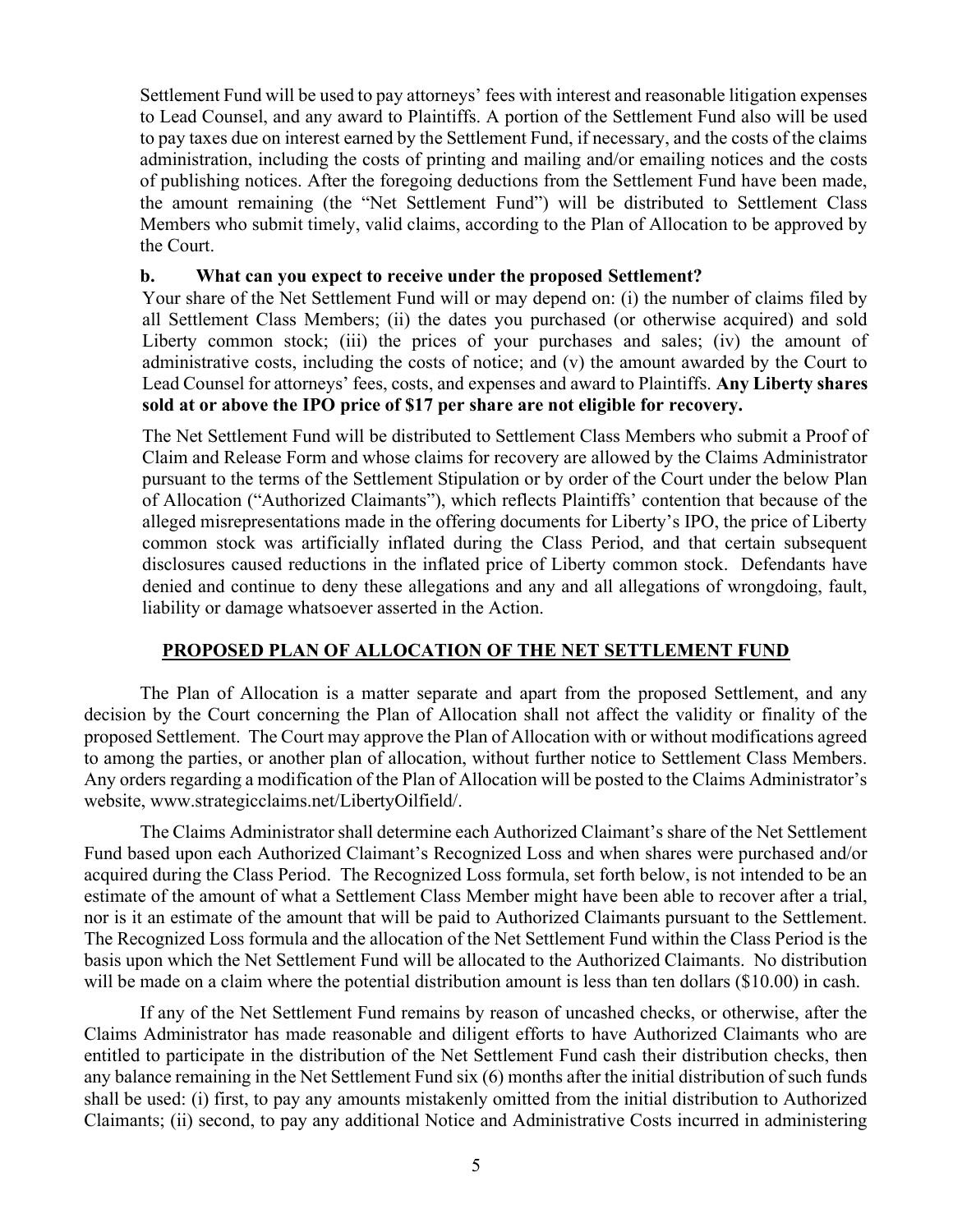the Settlement; and (iii) finally, to make a second distribution to Authorized Claimants who cashed their checks from the initial distribution and who would receive at least \$10.00 from such second distribution, after payment of the estimated costs or fees to be incurred in administering the Net Settlement Fund and in making this second distribution, if such second distribution is economically feasible. If six (6) months after such second distribution, if undertaken, or if such second distribution is not undertaken, any funds shall remain in the Net Settlement Fund after the Claims Administrator has made reasonable and diligent efforts to have Authorized Claimants who are entitled to participate in this Settlement cash their checks, any funds remaining in the Net Settlement Fund shall be donated to a non-profit charitable organization(s) selected by Lead Counsel and approved by the Court.

### THE BASIS FOR CALCULATING YOUR RECOGNIZED LOSS

Recognized Loss for publicly traded Liberty common stock purchased and/or acquired in the Class Period will be calculated as follows:

- A. For each share of common stock retained as of April 3,  $2020^2$ , the Recognized Loss shall be the difference between the purchase price per share (not to exceed the \$17 IPO price per share) and  $$2.48$  per share<sup>3</sup>;
- B. For each share of common stock sold during the Class Period<sup>4</sup>, the Recognized Loss shall be the lesser of:

i) difference between the purchase price per share (not to exceed the \$17 IPO price per share) and the selling price per share; and

ii) \$14.52 per share.

Any shares sold at or above the IPO price of \$17 per share are ineligible. For purposes of calculating your Recognized Loss, the date of purchase, acquisition or sale is the "contract" or "trade" date and not the "settlement" or "payment" date. The receipt or grant by gift, inheritance or operation of law of the Company's common stock shall not be deemed a purchase, acquisition or sale of the Company's shares for the calculation of an Authorized Claimant's Recognized Loss. The covering purchase of a short sale is not an eligible purchase. If a Recognized Loss amount calculates to a negative number, that Recognized Loss amount shall be zero.

 For purposes of calculating your Recognized Loss, all purchases, acquisitions and sales shall be matched on a First In First Out ("FIFO") basis in chronological order. Therefore, on the Proof of Claim enclosed with this Notice, you must provide all your purchases and acquisitions of Liberty shares during the period from January 11, 2018 through and including April 3, 2020.

Damaged shares purchased or acquired in the IPO and during the 180-day lock up period, from January 11, 2018 through July 7, 2018<sup>5</sup>, inclusive, will be allocated 90% of the Net Settlement Fund. Damaged shares purchased or acquired during the period July 8, 2018 through April 3, 2020, inclusive, will be allocated 10% of the Net Settlement Fund.

<sup>&</sup>lt;sup>2</sup> This was the end of the Class Period and the date that this Action was initiated.

<sup>&</sup>lt;sup>3</sup> This was the closing price per share on April 3, 2020.

<sup>4</sup> Any shares sold at or above the IPO price of \$17 per share are ineligible.

<sup>&</sup>lt;sup>5</sup> This is the expiration date of the lock-up agreements (*i.e.* 180 days after the IPO); after this date non-IPO shares entered the market and became eligible for trading.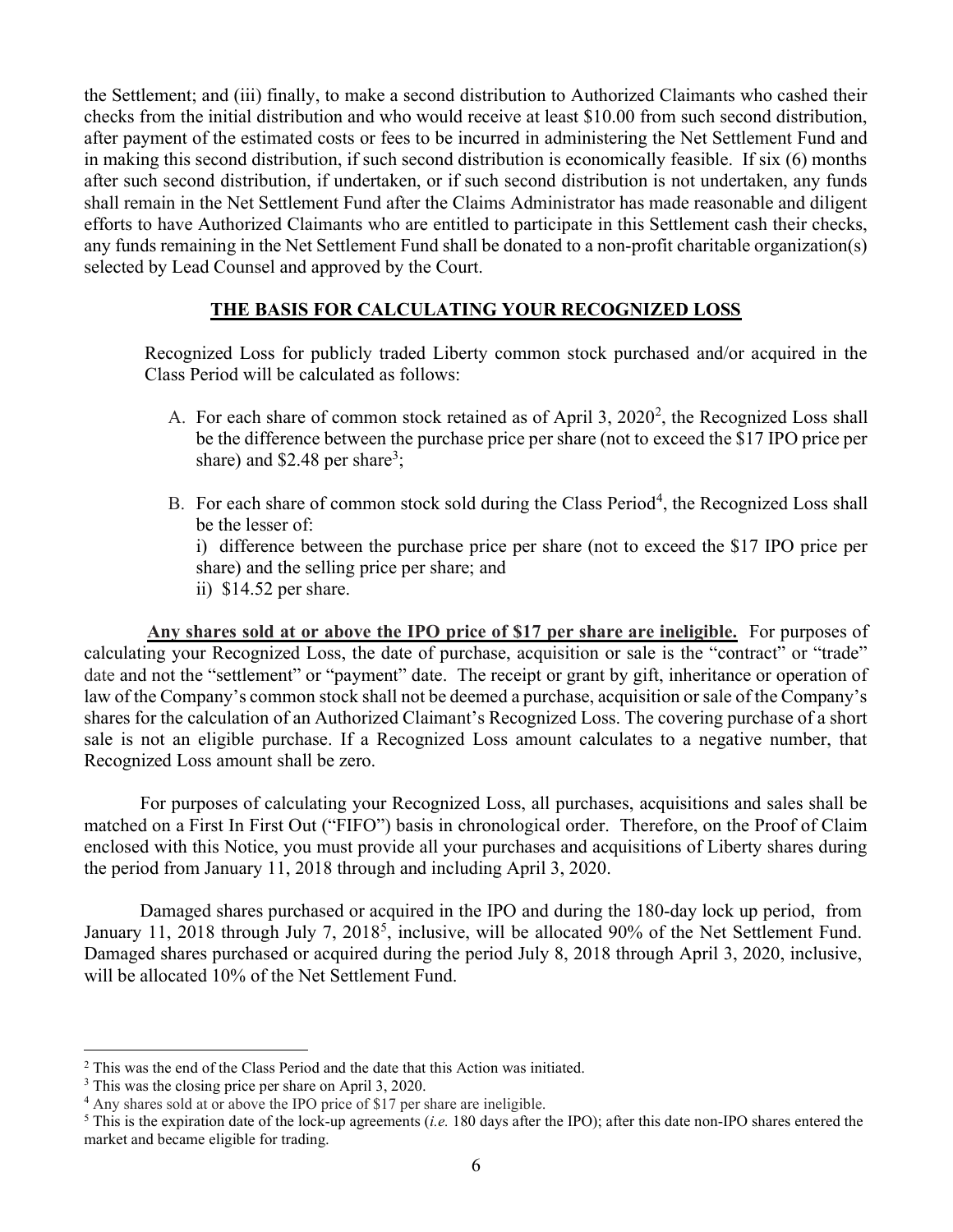Payment pursuant to the Plan of Allocation approved by the Court shall be conclusive against all Authorized Claimants. No person shall have any claim against Defendants, Defendants' Counsel, Lead Plaintiffs, Lead Counsel or the Claims Administrator or other agent designated by Lead Counsel based on the distributions made substantially in accordance with the Stipulation and the Settlement contained therein, the Plan of Allocation, or further orders of the Court. Each claimant shall be deemed to have submitted to the jurisdiction of the Court with respect to the claimant's Claim Form. All persons involved in the review, verification, calculation, tabulation, or any other aspect of the processing of the claims submitted in connection with the Settlement, or otherwise involved in the administration or taxation of the Settlement Fund or the Net Settlement Fund shall be released and discharged from any and all claims arising out of such involvement, and all Settlement Class Members, whether or not they are to receive payment from the Net Settlement Fund, will be barred from making any further claim against the Net Settlement Fund beyond the amount allocated to them as provided in any distribution orders entered by the Court.

#### 9. How can I get a payment?

To qualify for a payment, you must send in a form entitled "Proof of Claim and Release Form." This Proof of Claim and Release Form is attached to this Notice. You may also obtain a Proof of Claim and Release Form at www.strategicclaims.net/LibertyOilfield/. Read the instructions carefully, fill out the form, and sign it in the location indicated. The Proof of Claim and Release Form may be completed in two ways: (1) by completing and submitting it electronically at www.strategicclaims.net/LibertyOilfield/ by 11:59 p.m. EST on September 16, 2022; or (2) by mailing the claim form together with all documentation requested in the form, **postmarked no** later than September 16, 2022, to:

> Liberty Oilfield Services Inc. Securities Litigation c/o Strategic Claims Services P.O. Box 230 600 N. Jackson St., Ste. 205 Media, PA 19063 Fax: (610) 565-7985 info@strategicclaims.net

The Claims Administrator will process your claim and determine whether you are an Authorized Claimant.

#### 10. What am I giving up to get a payment or stay in the Class?

Unless you exclude yourself from the Settlement Class by the September 16, 2022 deadline, you will remain a member of the Settlement Class, receive your share of the Net Settlement Fund if you are an Authorized Claimant and submitted a valid Proof of Claim and Release Form, and will be bound by the release of claims against the Defendants and other Released Parties if the Settlement is approved. That means you and all other Settlement Class Members on behalf of themselves, anyone claiming through or on behalf of any of them, their personal representatives, heirs, executors, administrators, and assigns will release (agreeing never to sue, continue to sue, or be part of any other lawsuit) as against the Defendants and other Released Parties any and all Settlement Class Claims as defined in the Settlement Stipulation, including but not limited to all claims which arise out of, are based upon or relate in any way to the purchase, acquisition, sale or ownership of Liberty common stock during the Class Period. It means that all of the Court's orders will apply to you and legally bind you. That means you will accept a share of the Net Settlement Fund as sole compensation for any losses you suffered in the purchase, acquisition, sale or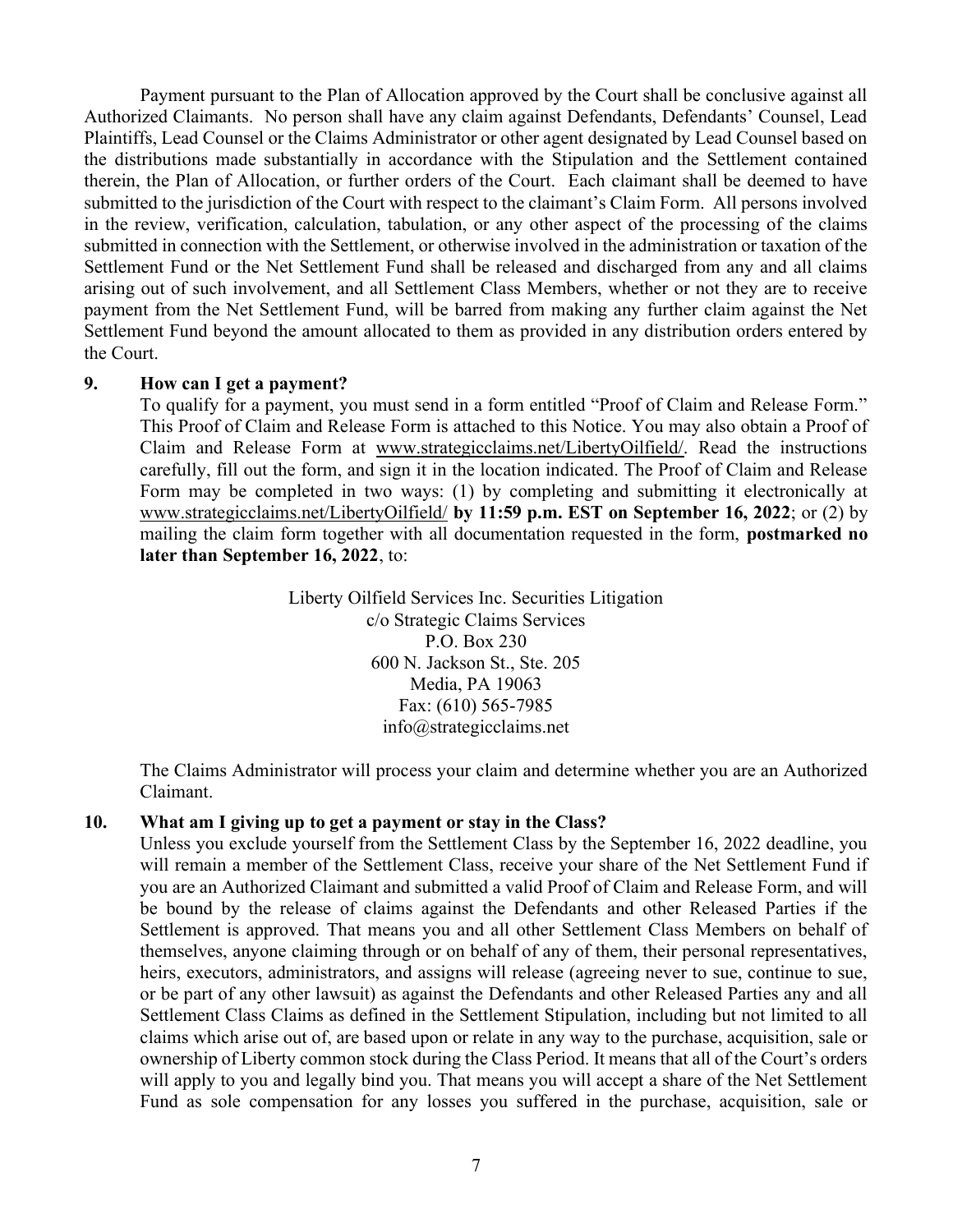ownership of Liberty common stock during the Class Period. The specific terms of the release are included in the Settlement Stipulation.

### 11. How do I get out of the Settlement?

If you do not want to receive a payment from this Settlement, and you want to keep any right you may have to sue or continue to sue the Defendants or other Released Parties on your own, at your own expense, about the claims being released in this Settlement, then you must take steps to exclude yourself from the Settlement. To exclude yourself from the Settlement, you must mail a letter that (A) clearly indicates your name, address, phone number and e-mail contact information (if any) and states that you "request to be excluded from the Settlement Class in *Correa, et al., v.* Liberty Oilfield Services Inc., et al., 1:20-CV-00946-RM-NYW (D. Colo.)" and (B) states the number of shares of publicly-traded Liberty common stock that you (i) purchased or otherwise acquired either in or traceable to Liberty's IPO through April 3, 2020, and (ii) purchased and/or sold during the Class Period (*i.e.*, from January 11, 2018 through April 3, 2020, inclusive), as well as the dates, number of shares, and prices of each such purchase and sale. In order to be valid, such request for exclusion must be submitted with documentary proof: (i) of each purchase and, if applicable, sale transaction of Liberty common stock during the Class Period; and (ii) demonstrating your status as a beneficial owner of the Liberty common stock. Any such request for exclusion must be signed and submitted by you, as the beneficial owner, under penalty of perjury. You must mail your exclusion request, to be received no later than September 16, 2022, to the Claims Administrator at the following address:

> Liberty Oilfield Services Inc. Securities Litigation c/o Strategic Claims Services P.O. Box 230 600 N. Jackson St., Ste. 205 Media, PA 19063

### You cannot exclude yourself by telephone or by e-mail.

If you properly exclude yourself, you will *not* receive a payment from the Net Settlement Fund, you cannot object to the Settlement, and you will not be legally bound by the Judgment in this case.

## 12. If I do not exclude myself, can I sue Defendants or the other Released Parties for the same thing later?

No. Unless you followed the procedure outlined in the Notice to exclude yourself, you give up any right to sue the Defendants or the Released Parties for the claims being released in this Settlement. If you have a pending lawsuit related to any Released Claims, speak to your lawyer in that case immediately, since you must exclude yourself from this Settlement Class to continue your own lawsuit.

## 13. Do I have a lawyer in this case?

The Court appointed The Rosen Law Firm, P.A. as Lead Counsel to represent you and the other Settlement Class Members. If you want to be represented by your own lawyer, you may hire one at your own expense. Contact information for The Rosen Law Firm, P.A. is provided below.

## 14. How will the lawyers be paid?

Lead Counsel have expended considerable time litigating this Action on a contingent fee basis and have paid for the expenses of the case themselves. They have not been paid attorneys' fees or reimbursed for their expenses in advance of this Settlement. Lead Counsel have done so with the expectation that, if they are successful in recovering money for the Settlement Class, they will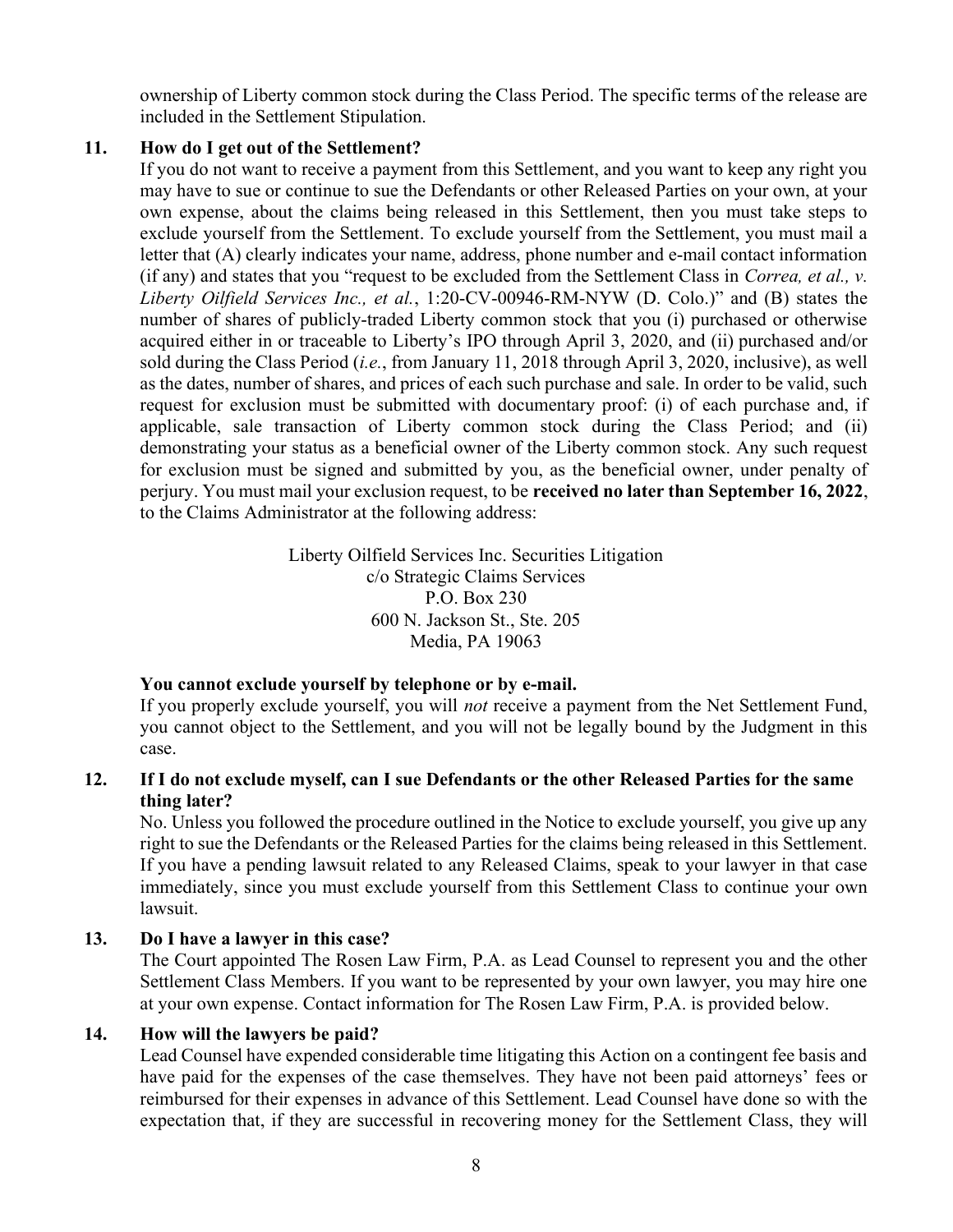receive attorneys' fees and be reimbursed for their litigation expenses from the Settlement Fund, as is customary in this type of litigation. Lead Counsel will not receive attorneys' fees or be reimbursed for their litigation expenses except from the Settlement Fund. Therefore, Lead Counsel will apply to the Court for an award of attorneys' fees in an amount not to exceed one-third (\$1,300,000) of the Settlement Fund plus interest, reimbursement of litigation expenses of no more than \$65,000, and an award to Plaintiffs not to exceed \$15,000 in total. The Court may award less than these amounts. Any amounts awarded by the Court will come out of the Settlement Fund.

### 15. How do I tell the Court that I do not like the Settlement?

You can tell the Court you do not agree with the Settlement, any part of the Settlement, and/or to Lead Counsel's motion for attorneys' fees and expenses and application for an award to Plaintiffs, and/or that you think the Court should not approve the Settlement, by mailing a letter stating that you object to the Settlement in the matter of Correa, et al., v. Liberty Oilfield Services Inc., et al., 1:20-CV-00946-RM-NYW (D. Colo.). Be sure to include: (1) your name, address, and telephone number; (2) a list of all purchases and sales of Liberty common stock during the Class Period; (3) all grounds for the objection, including any legal support known to you or your counsel; (4) the name, address and telephone number of all counsel, if any, who represent you, including your former or current counsel; and (5) the number of times you and/or your counsel has filed an objection to a class action settlement in the last five years, the nature of each such objection in each case, the jurisdiction in each case, and the name of the issuer of the security or seller of the product or service at issue in each case. Attendance at the Settlement Hearing is not necessary. Objectors wishing to be heard orally at the Settlement Hearing are required to indicate in their written objection (or in a separate writing that is submitted in accordance with the deadline and after instruction pertinent to the submission of a written objection) that they intend to appear at the Settlement Hearing and identify any witnesses they may call to testify or exhibits they intend to introduce into evidence at the Settlement Hearing. Be sure to serve copies of any objections, papers and briefs to each of the addresses listed below, to be received no later than September 16, 2022:

| <b>CLERK OF THE COURT</b>                                                                                                                                                                                           | <b>LEAD COUNSEL:</b>                                                                                                                                |
|---------------------------------------------------------------------------------------------------------------------------------------------------------------------------------------------------------------------|-----------------------------------------------------------------------------------------------------------------------------------------------------|
| <b>United States District Court</b>                                                                                                                                                                                 | The Rosen Law Firm, P.A.                                                                                                                            |
| for the District of Colorado                                                                                                                                                                                        | Laurence Rosen                                                                                                                                      |
| Alfred A. Arraj Courthouse                                                                                                                                                                                          | 275 Madison Avenue                                                                                                                                  |
| 901 19th Street, Room A105                                                                                                                                                                                          | 40th Floor                                                                                                                                          |
| Denver, CO 80294                                                                                                                                                                                                    | New York, NY 10016                                                                                                                                  |
| <b>COUNSEL FOR LIBERTY, THE</b><br>INDIVIDUAL DEFENDANTS, AND THE<br><b>RIVERSTONE DEFENDANTS:</b><br>Shearman & Sterling LLP<br>R. Thaddeus Behrens<br>2828 North Harwood Street<br>18th Floor<br>Dallas, TX 75201 | <b>COUNSEL FOR THE UNDERWRITER</b><br>DEFENDANTS:<br>Davis Polk & Wardwell, LLP<br>Brian S. Weinstein<br>450 Lexington Avenue<br>New York, NY 10017 |

### 16. What is the difference between objecting and requesting exclusion?

Objecting is simply telling the Court you do not like something about the Settlement or some portion thereof. You can object only if you stay in the Settlement Class. Requesting exclusion is telling the Court you do not want to be part of the Settlement Class and Settlement. If you exclude yourself, you cannot object to the Settlement because it no longer concerns you. If you stay in the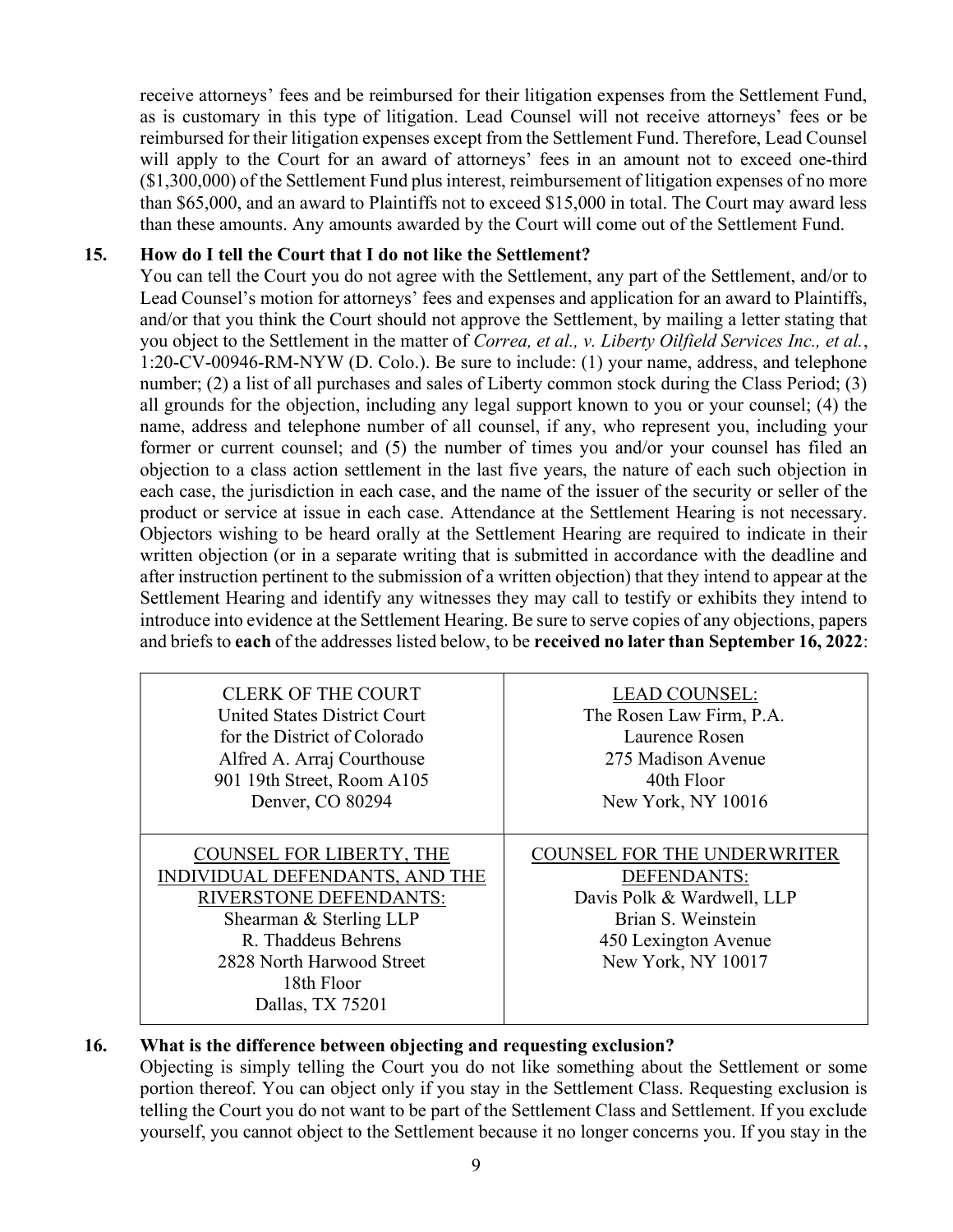Settlement Class and object, but your objection is overruled, you will not be allowed a second opportunity to exclude yourself.

### 17. When and where will the Court decide whether to approve the Settlement?

The Court will hold a Settlement Hearing on October 7, 2022, at 1:00 p.m., at the United States District Court for the District of Colorado, Alfred A. Arraj United States Courthouse, 901 19th Street Denver, Courtroom A601, Colorado 80294. The Court reserves the right to hold the Settlement Hearing telephonically or by other virtual means. In the event the Court decides to hold the Settlement Hearing telephonically or by other virtual means, Lead Counsel will issue a press release notifying Settlement Class Members, and the Claims Administrator will update its website, on the page dedicated to this Settlement, to include the telephone number or other virtual means to access the Settlement Hearing.

#### 18. Do I have to come to the hearing?

No. Lead Counsel will answer any questions the Court may have. However, you are welcome to attend at your own expense. If you send an objection, you do not have to come to Court to talk about it. As long as you mail your written objection on time, the Court will consider it.

### 19. What happens if I do nothing at all?

If you do nothing, you will not receive a payment from the Settlement. However, unless you exclude yourself, you will not be able to start a lawsuit, continue with a lawsuit, or be part of any other lawsuit against Defendants or the Released Parties about the Settlement Class Claims (as defined in the Settlement Stipulation) ever again.

### SPECIAL NOTICE TO BROKERS AND OTHER NOMINEES

 If, you purchased, otherwise acquired, or sold Liberty common stock for the beneficial interest of a person or organization other than yourself, either in or traceable to Liberty's IPO through April 3, 2020, the Court has directed that, WITHIN TEN (10) CALENDAR DAYS OF YOUR RECEIPT OF NOTICE, you either (a) provide to the Claims Administrator the name, email address, and last known address of each person or organization for whom or which you purchased Liberty common stock during such time period; (b) request an electronic copy of the Summary Notice and, within ten (10) days after receiving the Summary Notice, email the Summary Notice or email links to the Notice and Proof of Claim and Release Form to the email address of each beneficial purchaser/owner of Liberty common stock; or (c) request additional copies of the Postcard Notice, which will be provided to you free of charge, and within ten (10) days of receipt, mail the Postcard Notice directly to the beneficial purchaser/owners of the Liberty common stock. If you choose to follow alternative procedures (b) or (c), the Court has directed that, upon such mailing, you send a statement to the Claims Administrator confirming that the mailing was made as directed. You are entitled to reimbursement from the Settlement Fund of your reasonable out-of-pocket expenses actually incurred in connection with the foregoing, up to \$0.03 per name, address and email address provided to the Claims Administrator; up to a maximum of \$0.03 per Postcard Notice mailed by you, plus postage at the pre-sort rate used by the Claims Administrator; or \$0.03 per notice sent by email. Those expenses will be paid upon request and submission of appropriate supporting documentation. All communications regarding the foregoing should be addressed to the Claims Administrator at the address listed on page 7 above.

DATED: MAY 17, 2022 BY ORDER OF THE UNITED STATES DISTRICT COURT FOR THE DISTRICT OF COLORADO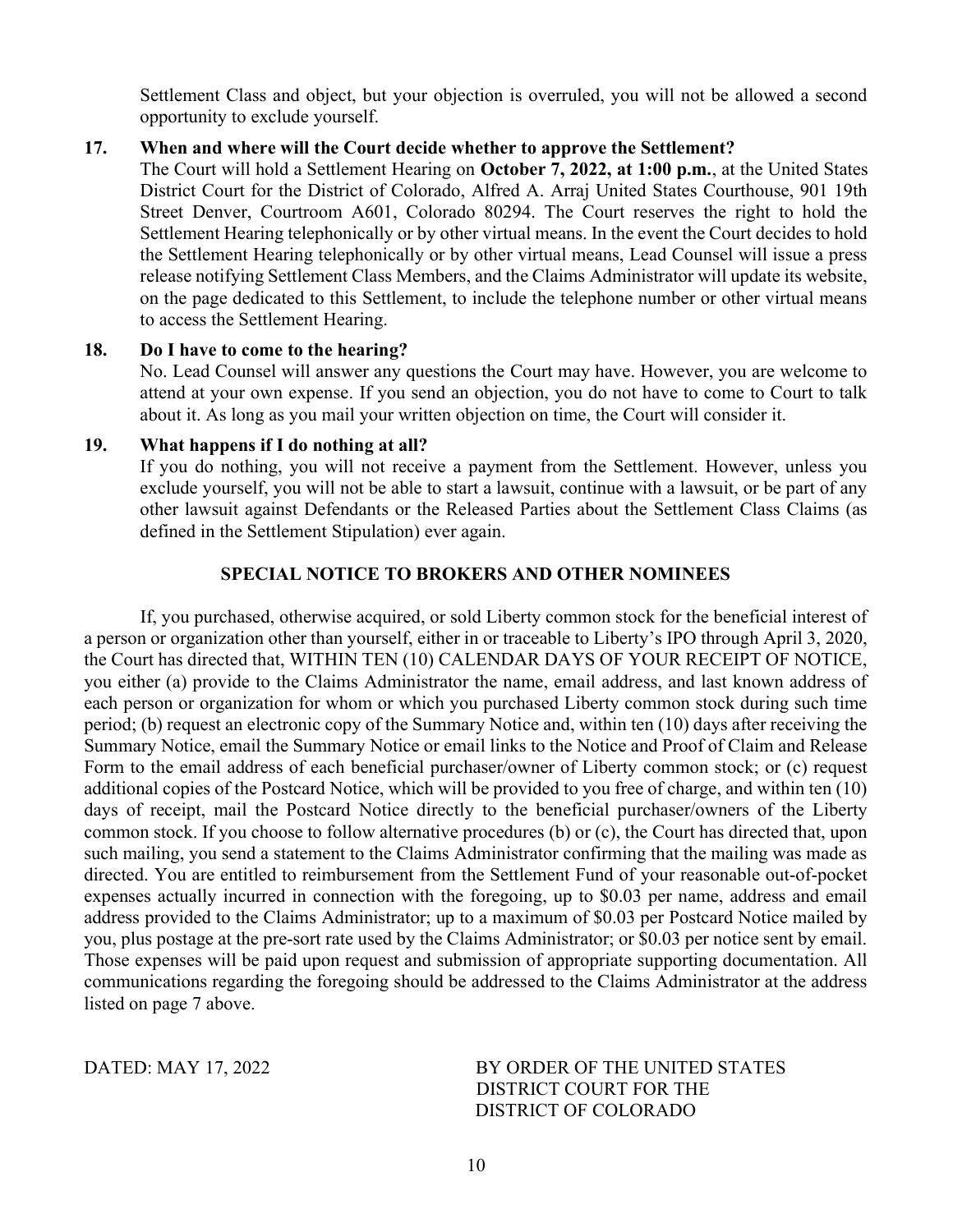### PROOF OF CLAIM AND RELEASE FORM

#### Deadline for Submission: September 16, 2022

.

IF YOU PURCHASED OR OTHERWISE ACQUIRED PUBLICLY TRADED LIBERTY OILFIELD SERVICES INC. ("LIBERTY") COMMON STOCK EITHER IN OR TRACEABLE TO LIBERTY'S JANUARY 11, 2018 INITIAL PUBLIC OFFERING ("IPO") THROUGH APRIL 3, 2020, INCLUSIVE ("CLASS PERIOD"), YOU ARE A "SETTLEMENT CLASS MEMBER" AND YOU MAY BE ENTITLED TO SHARE IN THE SETTLEMENT PROCEEDS. ANY LIBERTY SHARES SOLD AT OR ABOVE THE IPO PRICE OF \$17 PER SHARE ARE NOT ELIGIBLE FOR RECOVERY (EXCLUDED FROM THE SETTLEMENT CLASS ARE: (I) PERSONS WHO SUFFERED NO COMPENSABLE LOSSES; (II) DEFENDANTS; (III) MEMBERS OF THE IMMEDIATE FAMILY OF ANY INDIVIDUAL DEFENDANT; (IV) ANY PERSON WHO WAS AN OFFICER OR DIRECTOR OF LIBERTY OR THE RIVERSTONE DEFENDANTS DURING THE CLASS PERIOD; (V) ANY ENTITY IN WHICH ANY SUCH EXCLUDED PARTY HAS A DIRECT OR INDIRECT MAJORITY OWNERSHIP INTEREST; AND (VI) THE LEGAL REPRESENTATIVES, HEIRS, SUCCESSORS-IN-INTEREST OR ASSIGNS OF ANY SUCH EXCLUDED PERSONS OR ENTITIES. ALSO EXCLUDED FROM THE SETTLEMENT CLASS ARE THOSE WHO FILE VALID AND TIMELY REQUESTS FOR EXCLUSION IN ACCORDANCE WITH THE PRELIMINARY APPROVAL ORDER). THE SETTLEMENT CLASS DOES NOT EXCLUDE ANY INVESTMENT COMPANY, OR POOLED INVESTMENT FUND OR SEPARATELY MANAGED ACCOUNT (INCLUDING, BUT NOT LIMITED TO, MUTUAL FUND FAMILIES, EXCHANGE TRADED FUNDS, FUNDS OF FUNDS, PRIVATE EQUITY FUNDS, REAL ESTATE FUNDS, HEDGE FUNDS AND EMPLOYEE BENEFIT PLANS) IN WHICH DEFENDANTS, OR ANY OF THEM, HAVE, HAS, OR MAY HAVE A DIRECT OR INDIRECT INTEREST, OR AS TO WHICH ITS AFFILIATES MAY SERVE AS A FIDUCIARY OR ACT AS AN INVESTMENT ADVISOR, GENERAL PARTNER, MANAGING MEMBER, OR IN ANY OTHER SIMILAR CAPACITY BUT IN WHICH ANY DEFENDANT ALONE OR TOGETHER, WITH ITS, HIS, OR HER RESPECTIVE AFFILIATES, IS NOT A MAJORITY OWNER OR DOES NOT HOLD A MAJORITY BENEFICIAL INTEREST.

IF YOU ARE A SETTLEMENT CLASS MEMBER, YOU MUST COMPLETE AND SUBMIT THIS PROOF OF CLAIM AND RELEASE FORM ("CLAIM FORM") IN ORDER TO BE ELIGIBLE FOR ANY SETTLEMENT BENEFITS. YOU CAN COMPLETE AND SUBMIT THE ELECTRONIC VERSION OF THIS CLAIM FORM BY 11:59 P.M. EST ON SEPTEMBER 16, 2022 AT WWW.STRATEGICCLAIMS.NET/LIBERTYOILFIELD/.

IF YOU DO NOT COMPLETE AND SUBMIT AN ELECTRONIC VERSION OF THIS CLAIM FORM, YOU MUST COMPLETE AND SIGN THIS CLAIM FORM AND MAIL IT BY FIRST CLASS MAIL, POSTMARKED NO LATER THAN SEPTEMBER 16, 2022 TO STRATEGIC CLAIMS SERVICES, AT:

> Liberty Oilfield Services Inc. Securities Litigation c/o Strategic Claims Services 600 N. Jackson St., Ste. 205 P.O. Box 230 Media, PA 19063 Fax: (610) 565-7985 info@strategicclaims.net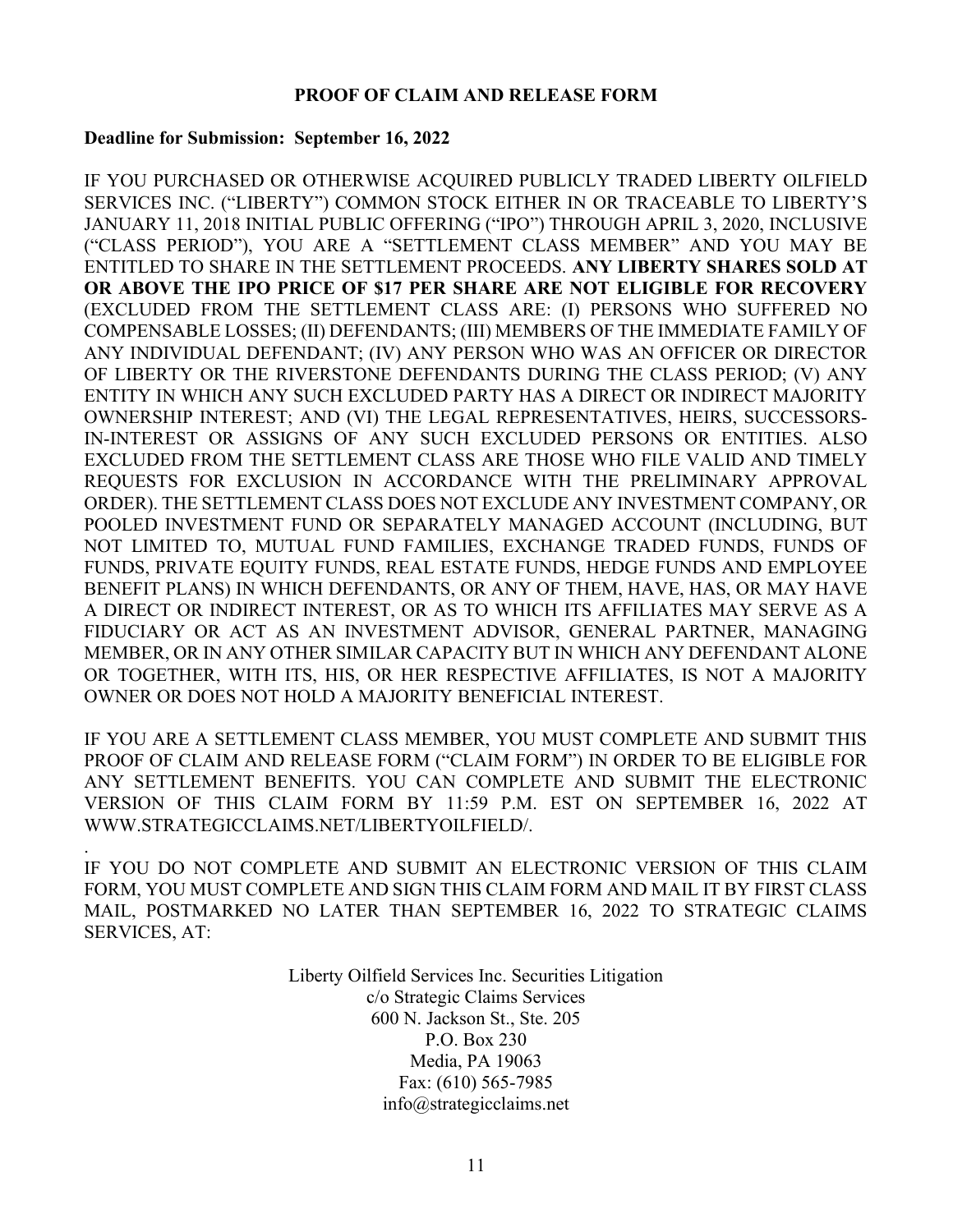YOUR FAILURE TO SUBMIT YOUR CLAIM BY SEPTEMBER 16, 2022 WILL SUBJECT YOUR CLAIM TO REJECTION AND PRECLUDE YOU FROM RECEIVING ANY MONEY IN CONNECTION WITH THE SETTLEMENT OF THIS ACTION. DO NOT MAIL OR DELIVER YOUR CLAIM TO THE COURT OR TO ANY OF THE PARTIES OR THEIR COUNSEL, AS ANY SUCH CLAIM WILL BE DEEMED NOT TO HAVE BEEN SUBMITTED. SUBMIT YOUR CLAIM ONLY TO THE CLAIMS ADMINISTRATOR. IF YOU ARE A SETTLEMENT CLASS MEMBER AND DO NOT SUBMIT A PROPER CLAIM FORM, YOU WILL NOT SHARE IN THE SETTLEMENT, BUT YOU NEVERTHELESS WILL BE BOUND BY THE ORDER AND FINAL JUDGMENT OF THE COURT UNLESS YOU EXCLUDE YOURSELF.

SUBMISSION OF A CLAIM FORM DOES NOT ASSURE THAT YOU WILL SHARE IN THE PROCEEDS OF THE SETTLEMENT.

## CLAIMANT'S STATEMENT

- 1. I (we) purchased and/or acquired Liberty common stock during the Class Period. (Do not submit this Proof of Claim and Release Form ("Claim Form") if you did not purchase or acquire Liberty common stock during the Class Period.)
- 2. By submitting this Claim Form, I (we) state that I (we) believe in good faith that I am (we are) a Settlement Class Member(s) as defined above and in the Notice of Pendency and Proposed Settlement of Class Action (the "Notice"), or am (are) acting for such person(s); that I am (we are) not a Defendant in the Action or anyone excluded from the Settlement Class; that I (we) have read and understand the Notice; that I (we) believe that I am (we are) entitled to receive a share of the Net Settlement Fund, as defined in the Notice; that I (we) elect to participate in the proposed Settlement described in the Notice; and that I (we) have not filed a request for exclusion. (If you are acting in a representative capacity on behalf of a Settlement Class Member [e.g., as an executor, administrator, trustee, or other representative], you must submit evidence of your current authority to act on behalf of that Settlement Class Member. Such evidence would include, for example, letters testamentary, letters of administration, or a copy of the trust documents.)
- 3. I (we) consent to the jurisdiction of the Court with respect to all questions concerning the validity of this Claim Form. I (we) understand and agree that my (our) claim may be subject to investigation and discovery under the Federal Rules of Civil Procedure, provided that such investigation and discovery shall be limited to my (our) status as a Settlement Class Member(s) and the validity and amount of my (our) claim. No discovery shall be allowed on the merits of the Action or Settlement in connection with processing of the Claim Form.
- 4. I (we) have set forth where requested below all relevant information with respect to each purchase of Liberty common stock and each sale, if any, of such securities. I (we) agree to furnish additional information to the Claims Administrator to support this claim if requested to do so.
- 5. I (we) have enclosed photocopies of the stockbroker's confirmation slips, stockbroker's statements, or other documents evidencing each purchase and sale of Liberty common stock listed below in support of my (our) claim. (IF ANY SUCH DOCUMENTS ARE NOT IN YOUR POSSESSION, PLEASE OBTAIN A COPY OR EQUIVALENT DOCUMENTS FROM YOUR BROKER OR TAX ADVISOR BECAUSE THESE DOCUMENTS ARE NECESSARY TO PROVE AND PROCESS YOUR CLAIM.)
- 6. I (we) understand that the information contained in this Claim Form is subject to such verification as the Claims Administrator may request or as the Court may direct, and I (we) agree to cooperate in any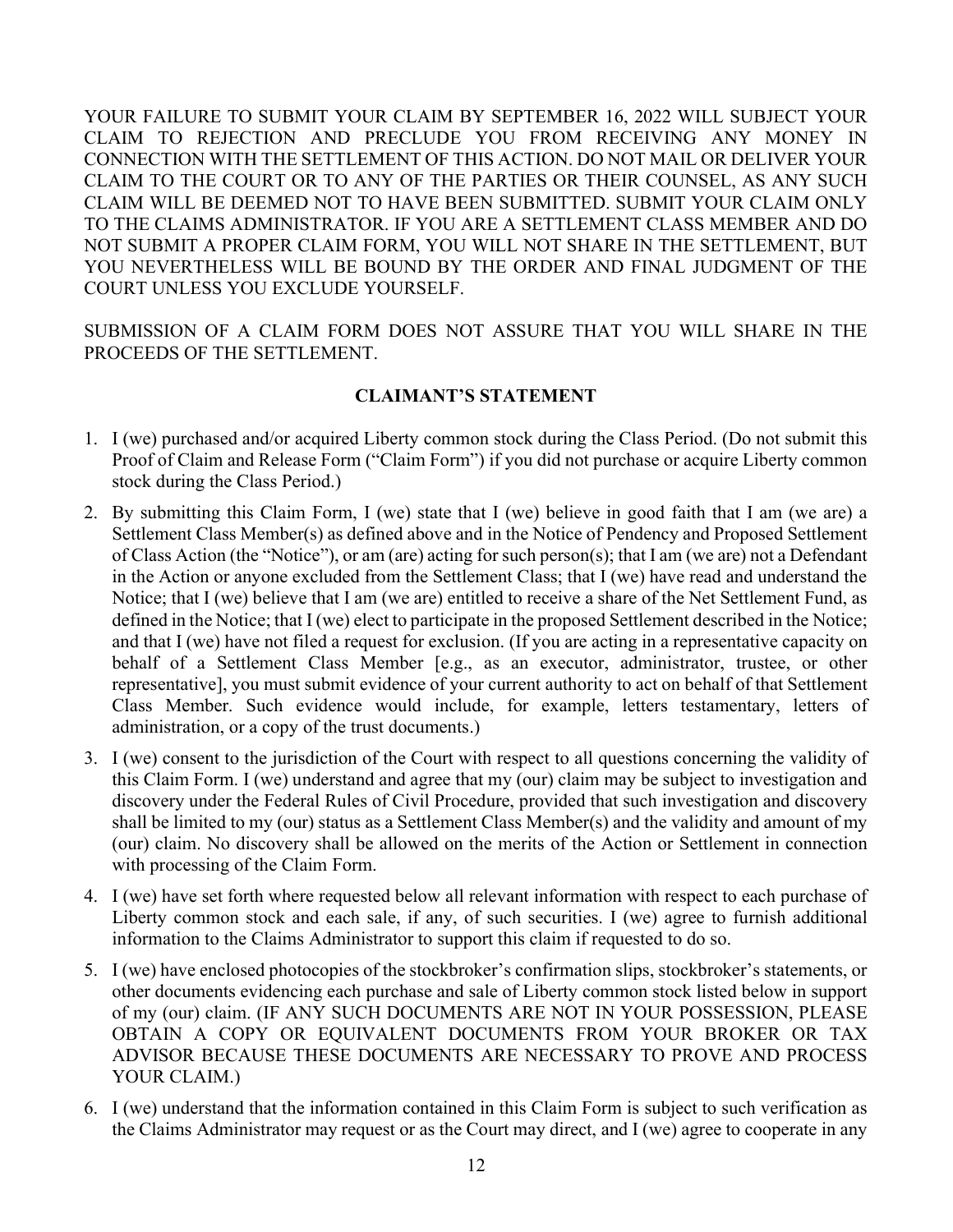such verification. (The information requested herein is designed to provide the minimum amount of information necessary to process most simple claims. The Claims Administrator may request additional information as required to efficiently and reliably calculate your Recognized Loss. In some cases, the Claims Administrator may condition acceptance of the claim based upon the production of additional information, including, where applicable, information concerning transactions in any derivatives securities such as options.)

- 7. Upon the occurrence of the Court's approval of the Settlement, as detailed in the Notice, I (we) agree and acknowledge that my (our) signature(s) hereto shall effect and constitute a full and complete release, remise and discharge by me (us) on behalf of myself (ourselves), anyone claiming through or on behalf of me (us), and my (our) personal representatives, heirs, executors, administrators, and assigns (or, if I am (we are) submitting this Claim Form on behalf of a corporation, a partnership, estate or one or more other persons, by it, him, her or them, and by anyone claiming through or on behalf of it, him, her or them, and its, his, her of their personal representatives, heirs, executors, administrators, and assigns) of each of the "Released Parties" of all "Settlement Class Claims," as those terms are defined in the Stipulation of Settlement, dated May 9, 2022 (the "Settlement Stipulation").
- 8. Upon the occurrence of the Court's approval of the Settlement, as detailed in the Notice, I (we) agree and acknowledge that my (our) signature(s) hereto shall effect and constitute a covenant by me (us) on behalf of myself (ourselves), anyone claiming through or on behalf of me (us), and my (our) personal representatives, heirs, executors, administrators, and assigns (or, if I am (we are) submitting this Claim Form on behalf of a corporation, a partnership, estate or one or more other persons, by it, him, her or them, and by anyone claiming through or on behalf of it, him, her or them, and its, his, her of their personal representatives, heirs, executors, administrators, and assigns) to permanently refrain from commencing, instituting, assisting, prosecuting, or continuing to prosecute any action or other proceeding in any court of law or equity, arbitration tribunal, administrative forum, or any other forum any Settlement Class Claims against any of the Released Parties.
- 9. "Released Parties" has the meaning laid out in the Settlement Stipulation.
- 10. "Settlement Class Claims" has the meaning laid out in the Settlement Stipulation.
- 11. "Unknown Claims" has the meaning laid out in the Settlement Stipulation.
- 12. I (We) acknowledge that the inclusion of "Unknown Claims" in the definition of claims released pursuant to the Settlement Stipulation was separately bargained for and is a material element of the Settlement of which this release is a part.
- 13. NOTICE REGARDING INSTITUTIONAL FILERS: Representatives with authority to file on behalf of (a) accounts of multiple Settlement Class Members and/or (b) institutional accounts with large numbers of transactions ("Representative Filers") must submit information regarding their transactions in an electronic spreadsheet format. If you are a Representative Filer, you must contact the Claims Administrator at efile@strategicclaims.net or visit their website at www.strategicclaims.net to obtain the required file layout. Claims which are not submitted in electronic spreadsheet format and in accordance with the Claims Administrator's instructions may be subject to rejection. All Representative Filers MUST also submit a manually signed Claim Form, as well as proof of authority to file (see Item 2 of the Claimant's Statement), along with the electronic spreadsheet format. No claims submitted in electronic spreadsheet format will be considered to have been properly submitted unless the Claims Administrator issues to the Claimant a written acknowledgment of receipt and acceptance of electronically submitted data.
- 14. NOTICE REGARDING ONLINE FILING: Claimants who are not Representative Filers may submit their claims online using the electronic version of the Claim Form hosted at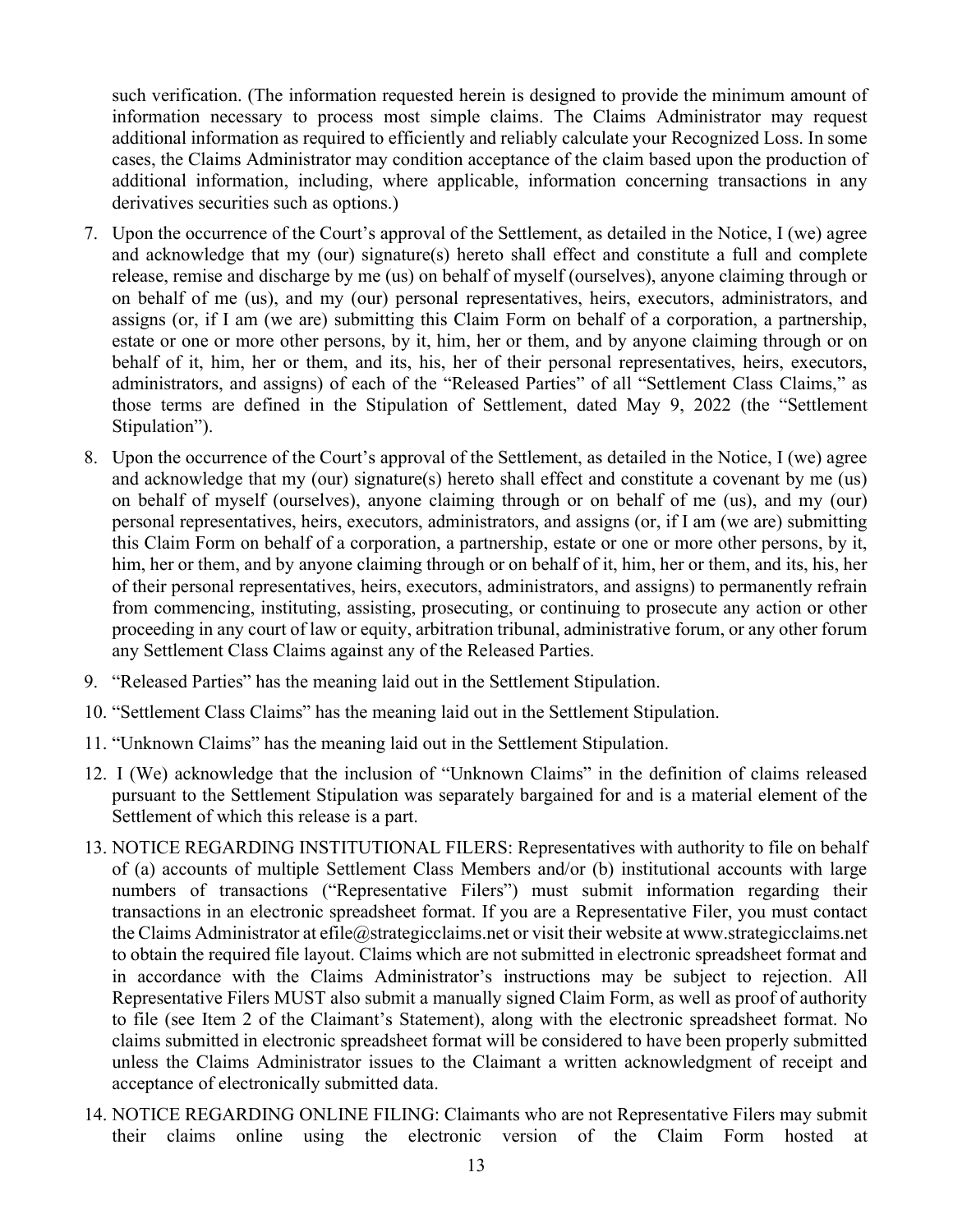www.strategicclaims.net/LibertyOilfield/. If you are not acting as a Representative Filer, you do not need to contact the Claims Administrator prior to filing; you will receive an automated e-mail confirming receipt once your Claim Form has been submitted. If you are unsure if you should submit your claim as a Representative Filer, please contact the Claims Administrator at info@strategicclaims.net or (866) 274-4004. If you are not a Representative Filer, but your claim contains a large number of transactions, the Claims Administrator may request that you also submit an electronic spreadsheet showing your transactions to accompany your Claim Form.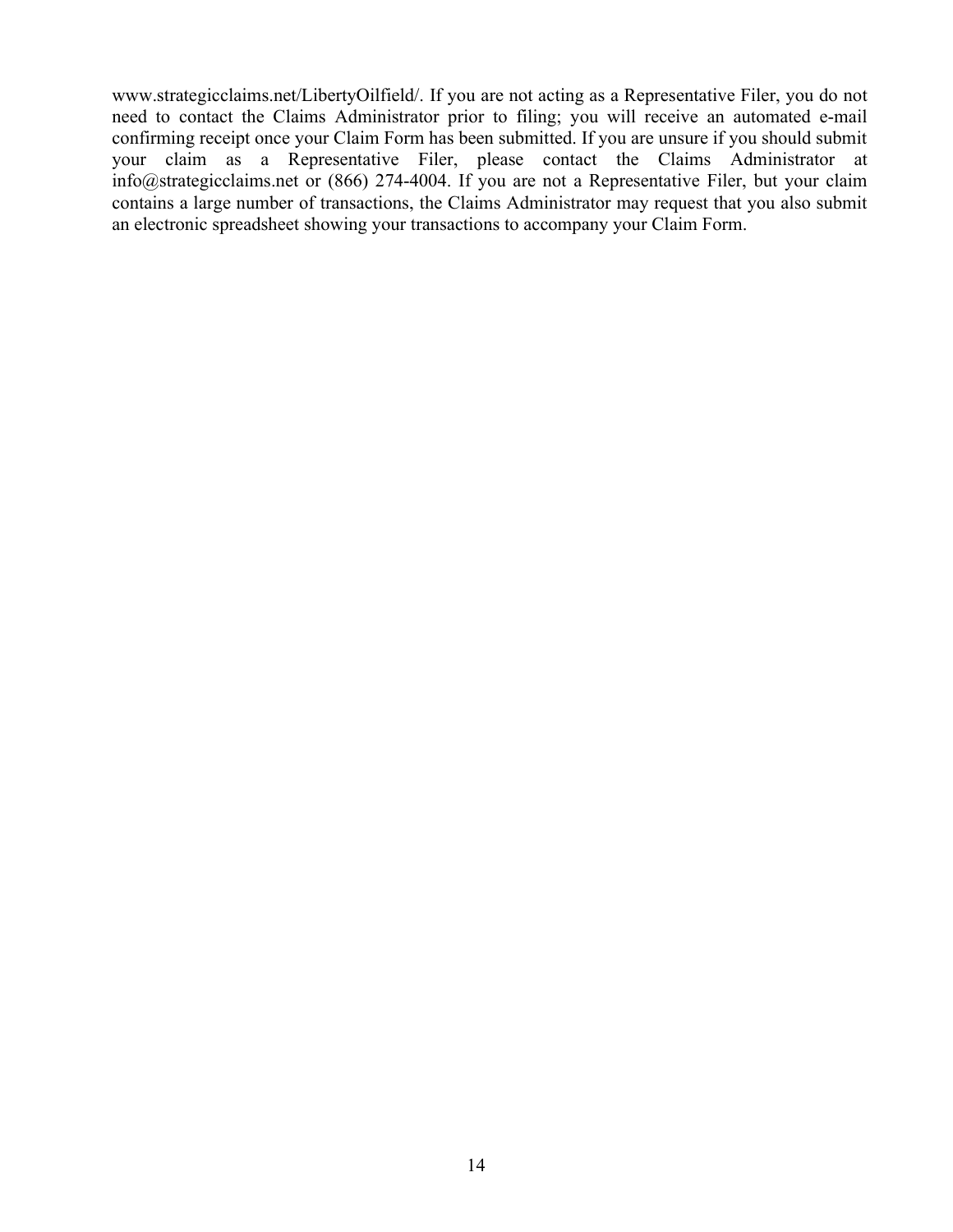## I. CLAIMANT INFORMATION

| <b>Beneficial Owner Name</b>              |           |                      |                                                      |  |
|-------------------------------------------|-----------|----------------------|------------------------------------------------------|--|
|                                           |           |                      |                                                      |  |
| Address                                   |           |                      |                                                      |  |
|                                           |           |                      |                                                      |  |
| City                                      |           | <b>State</b>         | ZIP                                                  |  |
| Foreign Province                          |           | Foreign Country      |                                                      |  |
| Day Phone                                 |           | <b>Evening Phone</b> |                                                      |  |
| Email                                     |           |                      |                                                      |  |
| Social Security Number (for individuals): | <b>OR</b> | corporations, etc.): | Taxpayer Identification Number (for estates, trusts, |  |

### II. SCHEDULE OF TRANSACTIONS IN LIBERTY OILFIELD SERVICES INC. ("LIBERTY") COMMON STOCK IN AND/OR TRACEABLE TO LIBERTY'S INITIAL PUBLIC OFFERING ("IPO"). ANY LIBERTY SHARES SOLD DURING AT OR ABOVE THE IPO PRICE OF \$17 PER SHARE ARE NOT ELIGIBLE FOR RECOVERY.

### Purchases/Acquisitions:

A. Separately list each and every purchase or acquisition of Liberty common stock from January 11, 2018 through April 3, 2020, both dates inclusive, and provide the following information (must be documented):

| <b>Trade Date</b><br>(List Chronologically)<br>(Month/Day/Year) | <b>Number of Shares</b><br><b>Purchased</b> | <b>Price per Share</b> | <b>Total Cost</b><br>(Excluding Commissions,<br>Taxes, and Fees) |
|-----------------------------------------------------------------|---------------------------------------------|------------------------|------------------------------------------------------------------|
|                                                                 |                                             |                        |                                                                  |
|                                                                 |                                             |                        |                                                                  |
|                                                                 |                                             |                        |                                                                  |
|                                                                 |                                             |                        |                                                                  |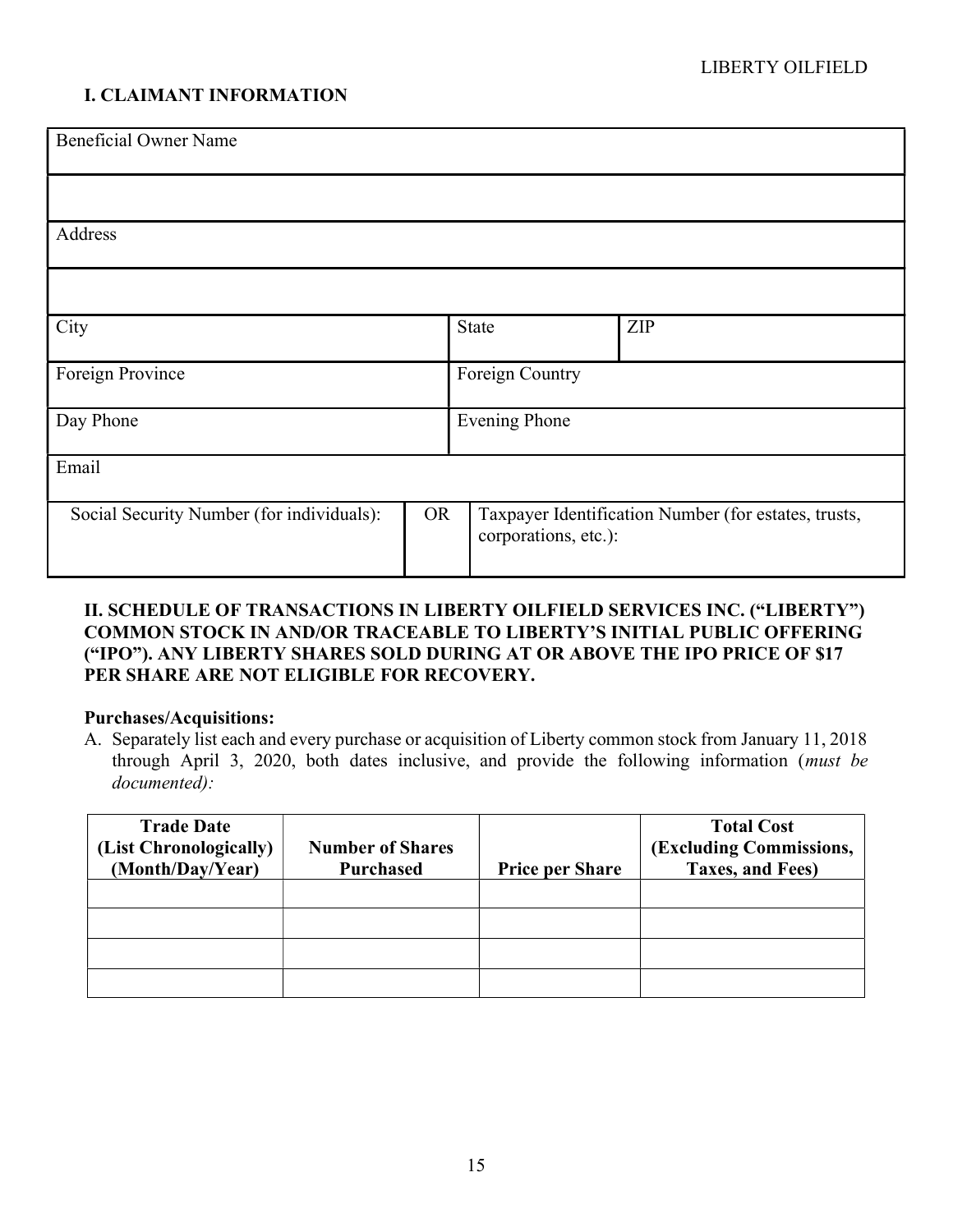### Sales:

B. Separately list each and every sale of Liberty common stock from January 11, 2018 through April 3, 2020, both dates inclusive, and provide the following information (*must be documented*):

| <b>Trade Date</b><br>(List Chronologically)<br>(Month/Day/Year) | <b>Number of Shares</b><br><b>Sold</b> | <b>Price per Share</b> | <b>Amount Received</b><br>(Excluding Commissions,<br>Taxes, and Fees) |
|-----------------------------------------------------------------|----------------------------------------|------------------------|-----------------------------------------------------------------------|
|                                                                 |                                        |                        |                                                                       |
|                                                                 |                                        |                        |                                                                       |
|                                                                 |                                        |                        |                                                                       |
|                                                                 |                                        |                        |                                                                       |

### Ending Holdings:

C. State the total number of shares of Liberty common stock held at the close of trading on April 3, 2020 (must be documented).

If additional space is needed, attach separate, numbered sheets, giving all required information, substantially in the same format, and print your name and Social Security or Taxpayer Identification number at the top of each sheet.

## III. SUBSTITUTE FORM W-9

Request for Taxpayer Identification Number:

Enter taxpayer identification number below for the Beneficial Owner(s). For most individuals, this is your Social Security Number. The Internal Revenue Service ("I.R.S.") requires such taxpayer identification number. If you fail to provide this information, your claim may be rejected.

| Social Security Number<br>(for individuals) | or | Taxpayer Identification Number<br>(for estates, trusts, corporations, etc.) |
|---------------------------------------------|----|-----------------------------------------------------------------------------|
|                                             |    |                                                                             |

## IV. CERTIFICATION

I (We) submit this Claim Form under the terms of the Settlement Stipulation described in the Notice. I (We) also submit to the jurisdiction of the United States District Court for the District of Colorado with respect to my (our) claim as a Settlement Class Member(s) and for purposes of enforcing the release and covenant not to sue set forth herein. I (We) further acknowledge that I am (we are) bound by and subject to the terms of any judgment that may be entered in this Action. I (We) have not submitted any other claim covering the same purchases or sales of Liberty common stock during the Class Period and know of no other Person having done so on my (our) behalf.

I (We) certify that I am (we are) NOT subject to backup withholding under the provisions of Section 3406 (a)(1)(c) of the Internal Revenue Code because: (a) I am (We are) exempt from backup withholding; or (b) I (We) have not been notified by the I.R.S. that I am (we are) subject to backup withholding as a result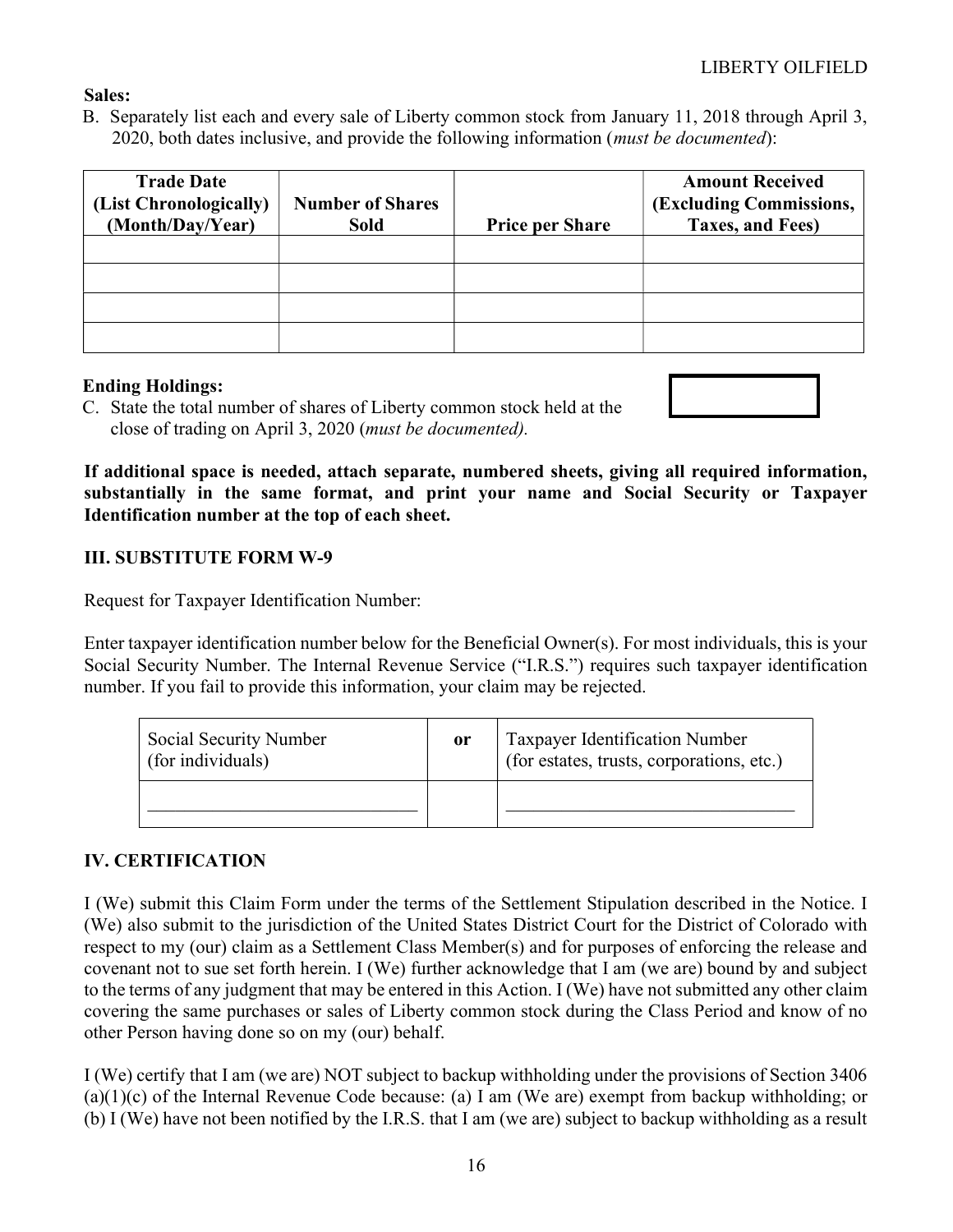of a failure to report all interest or dividends; or (c) the I.R.S. has notified me (us) that I am (we are) no longer subject to backup withholding.

NOTE: If you have been notified by the I.R.S. that you are subject to backup withholding, please strike out the language that you are not subject to backup withholding in the certification above.

UNDER THE PENALTIES OF PERJURY UNDER THE LAWS OF THE UNITED STATES, I (WE) CERTIFY THAT ALL OF THE INFORMATION I (WE) PROVIDED ON THIS PROOF OF CLAIM AND RELEASE FORM IS TRUE, CORRECT AND COMPLETE.

> Signature of Claimant (If this claim is being made on behalf of Joint Claimants, then each must sign):

(Signature)

(Signature)

(Capacity of person(s) signing, e.g. beneficial purchaser(s), executor, administrator, trustee, etc.)

 $\Box$  Check here if proof of authority to file is enclosed.

(See Item 2 under Claimant's Statement)

Date:

## THIS PROOF OF CLAIM AND RELEASE FORM MUST BE POSTMARKED NO LATER THAN SEPTEMBER 16, 2022 AND MUST BE MAILED TO:

Liberty Oilfield Services Inc. Securities Litigation c/o Strategic Claims Services 600 N. Jackson St., Ste. 205 P.O. Box 230 Media, PA 19063 Fax: (610) 565-7985 info@strategicclaims.net

A Claim Form received by the Claims Administrator shall be deemed to have been submitted when posted, if mailed by September 16, 2022 and if a postmark is indicated on the envelope and it is mailed first class and addressed in accordance with the above instructions. In all other cases, a Claim Form shall be deemed to have been submitted when actually received by the Claims Administrator.

You should be aware that it will take a significant amount of time to process fully all of the Claim Forms and to administer the Settlement. This work will be completed as promptly as time permits, given the need to investigate and tabulate each Claim Form. Please notify the Claims Administrator of any change of address.